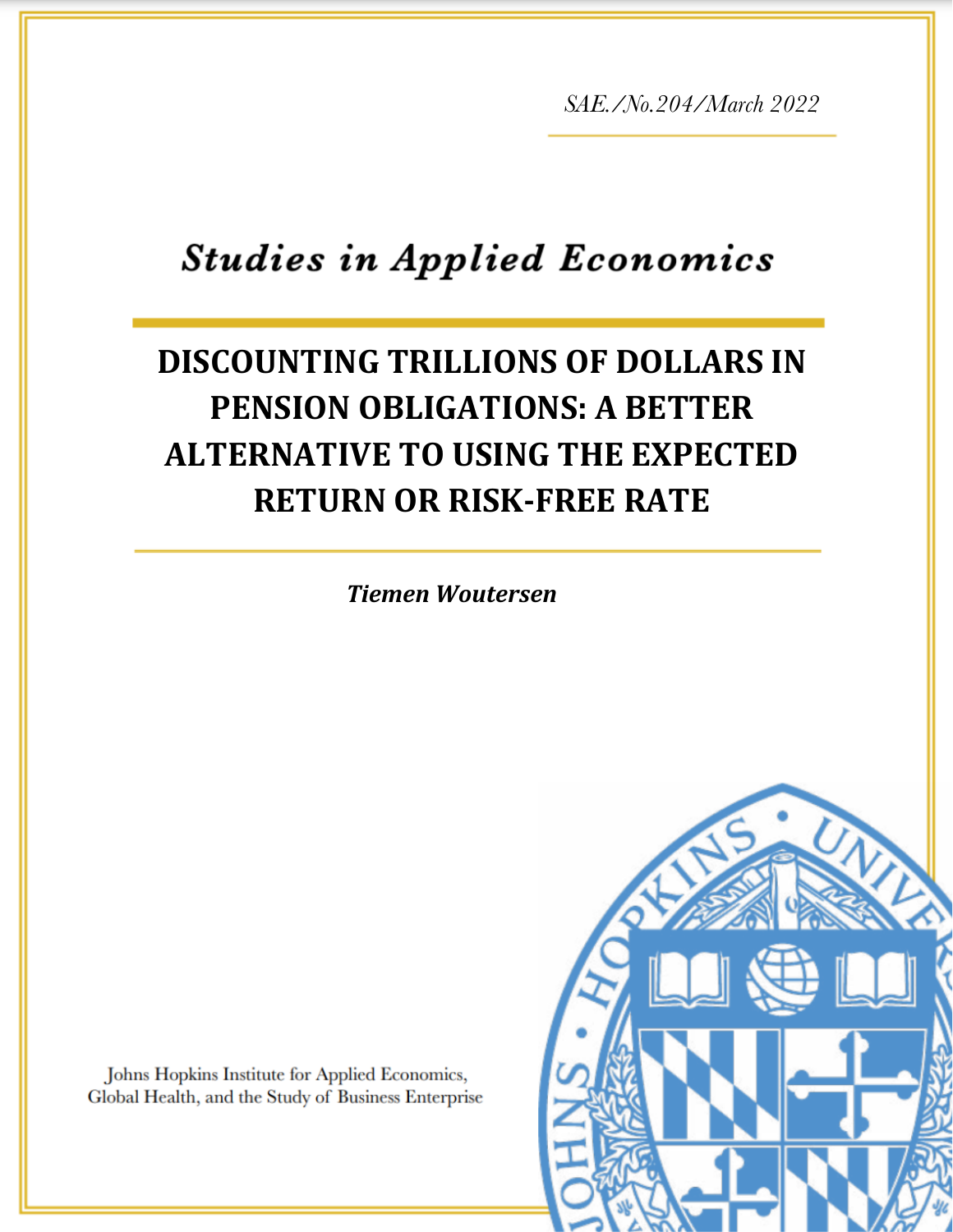### **Discounting Trillions of Dollars in Pension Obligations: A Better Alternative to Using the Expected Return or Risk-Free Rate**

By Tiemen Woutersen

#### **About the Series**

The *Studies in Applied Economics* series is under the general direction of Prof. Steve H. Hanke, Founder and Co-Director of The Johns Hopkins Institute for Applied Economics, Global Health, and the Study of Business Enterprise (hanke@jhu.edu). The views expressed in each working paper are those of the authors and not necessarily those of the institutions that the authors are affiliated with.

#### **About the Author**

Tiemen Woutersen (woutersen@email.arizona.edu) is Professor of Economics and Statistics at the University of Arizona. He received his PhD from Brown University in 2000. His main interests are accounting for parameter uncertainty in economic models, discounting pension obligations of pension funds, and removing debt overhang of companies. He was a visiting Professor at the Economics department at MIT for three semesters.

#### **Abstract**

This paper proposes a new discount rate that pension funds can use to discount their future obligations. If the payouts of a pension fund depend on the return of the fund's assets, then neither the risk-free rate nor the expected return is an equitable way to discount future liabilities. Using the newly proposed rate, the expected utilities of a particular stream of payments are the same in each period. This proposed rate is higher than the discount rate that is used by some pension funds but lower than the rate that the U.S. States are required to use.

#### **Acknowledgements**

The author started working on this paper while visiting the University of Groningen and he thanks them for their hospitality. The author would also like to thank Aizhan Anarkulova, Rob Alessie, Price Fishback, Gautam Gowrisankaran, Niels Hermes, and Ulrike Malmendier for helpful comments and Miriam Arden for excellent research assistance.

**Keywords**: Discount rate, Pension fund obligations, valuation future obligations **JEL codes**: G20, G28, H60, H55, H50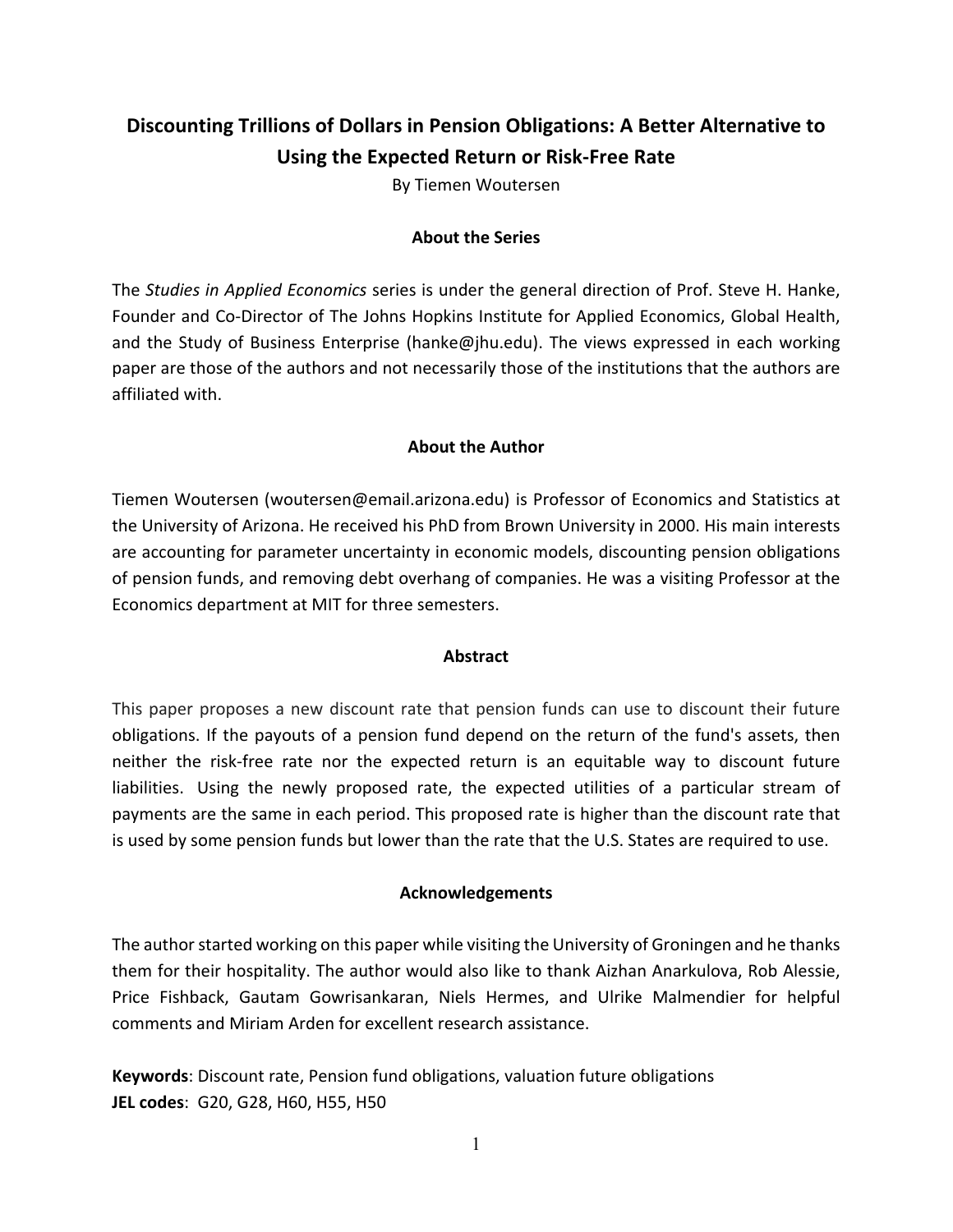#### **1. Introduction**

Trillions of dollars and the welfare of millions of people are at stake when pension funds and other organizations discount their future liabilities. Pension funds use a discount rate in order to value the current cost of their obligations. The states in the U.S. are required to use the expected return on the pension fund's assets as the discount rate. In contrast, Dutch pension funds are required to discount using the risk-free rate. This paper argues that neither rate is equitable if the future payments of a pension fund depend on future returns. Examples of such funds are the Dutch pension funds and funds for which cost of living adjustments (COLA) depend on the funding rate, such as the New Jersey state pension funds and the Rhode Island state pension funds. The proposed rate is also useful for other pension funds that are underfunded by using either the risk-free rate or the expected return. Underfunding is a feature of the pension funds of all the U.S. States, as documented by Novy-Marx and Rauh (2011), and Andonov, Bauer, and Cremers (2017).

A standard view in financial economics is that future payments should be discounted at a rate that reflects their risk (Modigliani and Miller (1958)), and particularly their covariance with priced risks (Sharpe (1964), Lintner (1965), Cochrane (2011)). This seems to suggest that pension funds should discount future payments at the expected rate of return. However, under risk aversion, the utility of a certain payment is higher than the expected utility of an uncertain payment with the same expected value. Thus, a pension fund may want to keep the expected utility of payments to a pensioner constant. In such a case, using the expected rate of return is not a good option. We show that the pension funds can use a discount rate that ensures that the expected utility of future payouts equals the utility of the current payout. This discount rate is lower than the expected rate of return but higher than the risk-free rate. Following the labeling in macro growth models by Phelps (1966) and others, we call this the *Golden Rule discount rate*.

Under the assumption that the pension payments are a given amount and must be paid, the risk-free rate is the correct discount rate according to many authors; see, for example, Brown and Wilcox (2009) and Novy-Marx and Rauh (2011). However, the Dutch pension funds let their future payments depend on future returns, so the risk-free rate is not the correct discount rate for them. The Dutch Central Bank, de Nederlandsche Centrale Bank, regulates the Dutch pension funds. These have  $1.56$  trillion Euros in assets<sup>1</sup>; the largest is the Algemeen Burgerlijk Pensioenfonds for civil servants with 0.476 trillion Euros in assets<sup>2</sup>. A large pension fund for a private company is Shell Pension Fund, with 30 billion Euros in assets<sup>3</sup>.

A pension fund that invests in risk-free assets and uses the risk-free rate to discount its future obligations can increase the expected utility of the pensioners by using the Golden Rule discount rate and by investing part of its funds in risky assets. Suppose that the pensioners receive the same payments every year when the pension fund only invests in the risk-free asset.

<sup>1</sup> Nederlandsche Centrale Bank (2020)

<sup>&</sup>lt;sup>2</sup>Stichting Algemeen Burgerlijk Pensioenfonds 2019 Jaarverslag.

<sup>&</sup>lt;sup>3</sup>Stichting Shell Pensioenfonds 2019 Jaarverslag.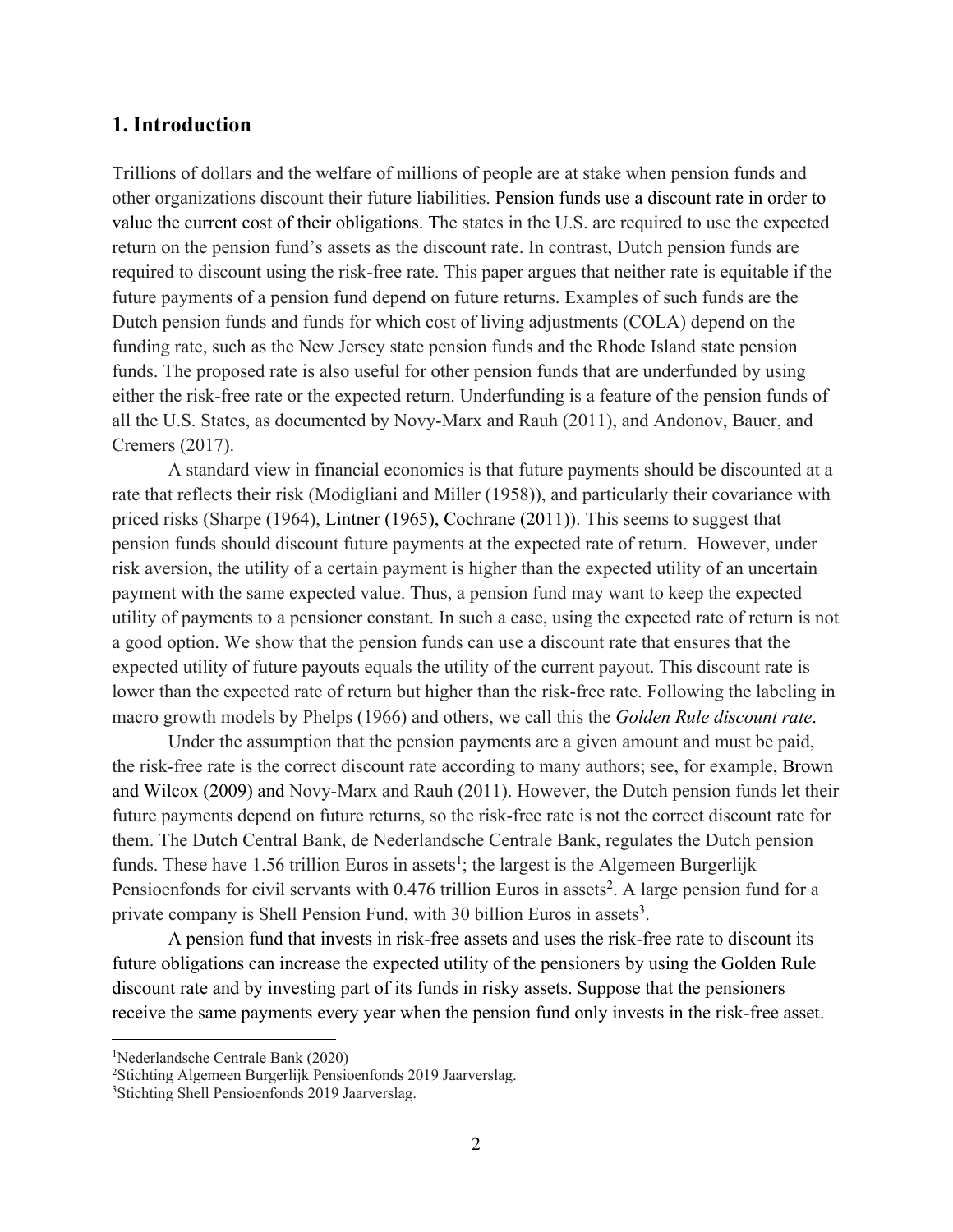Using the Golden Rule discount rate and investing in some risky assets increases the payout in the current year proportionally to the 'risk-free rate' payouts. All the future payments yield the same expected utility as the current period payment, and these expected utilities are higher than the utilities of the 'risk-free rate' payouts.

Further, the pension funds of most U.S. States promise certain payments, but they are required by Government Accounting Standards Board (GASB) ruling 25 and Actuarial Standards of Practice (ASOP) item 27 to use the expected return on pension assets as a discount rate. The U.S. state pension funds are all underfunded when they use the expected rate of return, according to Andonov, Bauer, and Cremers (2017). If they used the lower risk-free rate, as advocated by Brown and Wilcox (2009), then these pension funds would be even more underfunded. Of course, the U.S. states could have used the risk-free rate and set more assets aside, but none of the states chose to do so. In this paper, we consider the case where the future payments depend on future returns, which is currently the case for the Rhode Island and New Jersey pension funds, as well as for other pension funds with trillions of dollars in assets. Other states may join Rhode Island and New Jersey and let their future payments depend on their future investment results. A dramatic way for a state to do so is to default. Ergungor (2017) reviews the law and history of states that have defaulted in the past.

Private firms in the U.S. are required to discount using the yield on high quality corporate bonds, which is close to the expected return of a balanced portfolio consisting of stocks and government bonds. The Golden Rule discount rate can be useful for firms because it takes the uncertainty of returns into account.

Andonov, Bauer, and Cremers (2017) show that underfunded pension funds increase their risky investments in an attempt to boost their expected returns, thereby increasing the discount rate of future pension obligations under current rules. Such gaming of the system is not possible under the Golden Rule discount rate, because when the variance of investments goes up, then the discount rate goes down. Using an example and an empirical application, we show the benefits of the 'even-handed' approach of the Golden Rule discount rate rather than the use of expected returns or the risk-free rate.

#### **2. The Golden Rule Discount Rate**

In this section, we present an example to illustrate the Golden Rule discount rate and then state a proposition showing its most important properties under more general conditions.

#### **Example:**

Let w denote the assets of a pension fund whose obligation is to care for its participants. Half of the participants will live for one period while the other half will live for two periods. Let R denote the discount rate for future obligations. If the discount rate R is close to zero, then about two thirds of the assets w will be used in the current period and about one third in the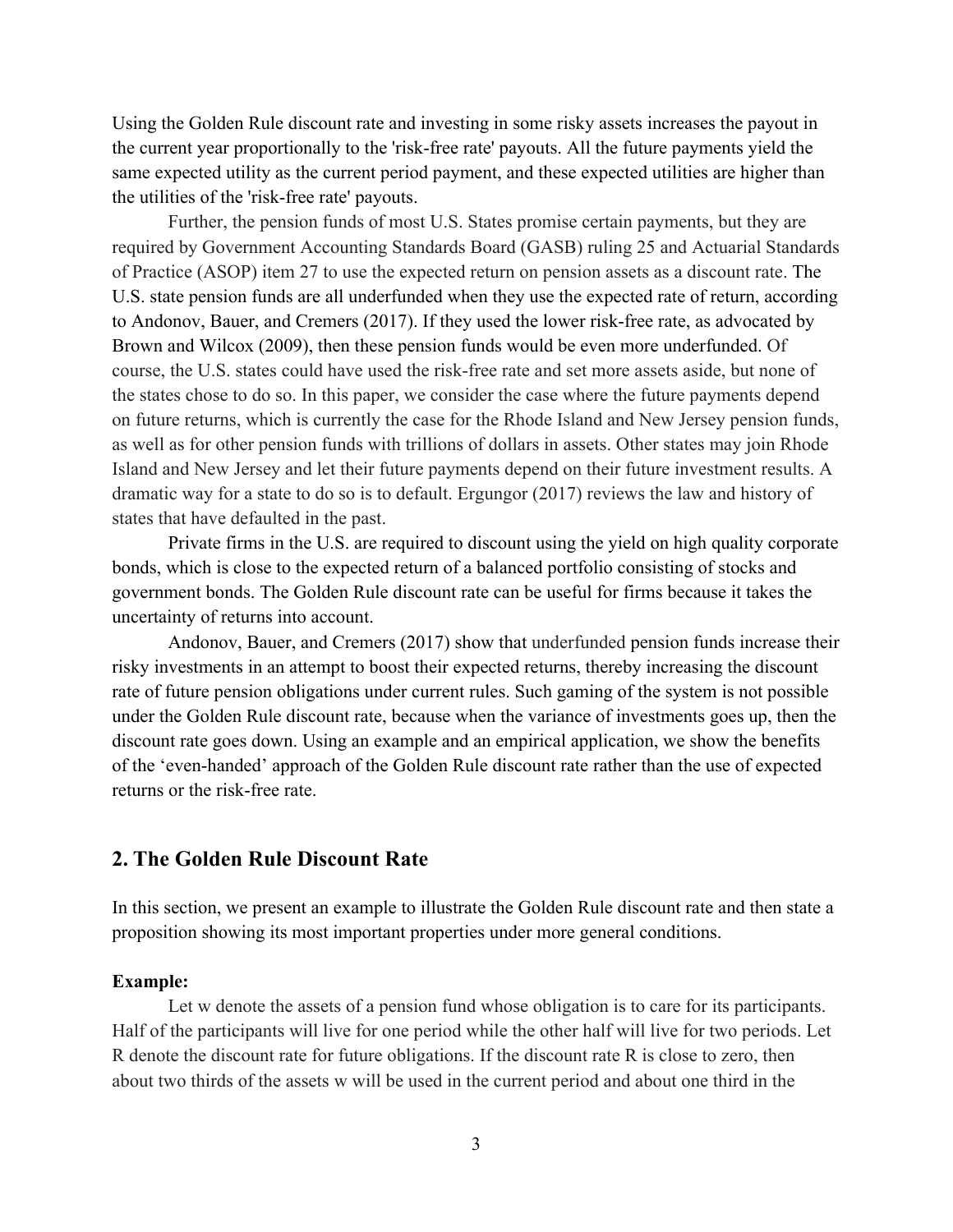future period. In particular,  $w \frac{1+R}{2+R}$  $\frac{1+R}{3+R}$  is used per group in the first period, while  $w\frac{1}{3+R}$  $\frac{1}{3+R}$  is set aside for the next period. Assuming the constant relative risk aversion utility function  $U(C) = -\frac{1}{\gamma C^{\gamma}}$  for  $\gamma \neq 0$  and  $U(C) = \ln(C)$  for  $\gamma = 0$ , the utility in the first period is

$$
U(C_1) = -\frac{1}{\gamma \left(w \frac{1+R}{3+R}\right)^{\gamma}}
$$

per group. Approximating a portfolio using a log normal distribution is standard in finance; see, for example, Bodie, Kane, and Marcus (2017) for using the log normal distribution for stock market returns. The skewness and excess kurtosis of a balanced portfolio are smaller than those of the stock market.4

Let r and  $\sigma^2$  denote the mean and variance of the log real return of the portfolio. The expected utility in the second period is then

$$
EU(C_2) = -\frac{1}{\gamma} \left(\frac{w}{3+R}\right)^{-\gamma} e^{-\gamma r + \gamma^2 \frac{\sigma^2}{2}}.
$$

If a pension fund uses the expected return, i.e.  $R = R_{expected} = e^{r + \frac{\sigma^2}{2}} - 1$ , then the utility in the first period is

$$
U(C_1) = -\frac{1}{\gamma} \left( w \frac{1 + R_{expected}}{3 + R_{expected}} \right)^{-\gamma} = -\frac{1}{\gamma} \left( \frac{w}{2 + e^{r + \frac{\sigma^2}{2}}} \right)^{-\gamma} e^{-\gamma r - \gamma \frac{\sigma^2}{2}}
$$

per group. The expected utility in the second period is

$$
EU(C_2) = -\frac{1}{\gamma} \left( \frac{w}{3 + R_{expected}} \right)^{-\gamma} e^{-\gamma r - \gamma^2 \frac{\sigma^2}{2}} = -\frac{1}{\gamma} \left( \frac{w}{2 + e^{r + \frac{\sigma^2}{2}}} \right)^{-\gamma} e^{-\gamma r + \gamma^2 \frac{\sigma^2}{2}}.
$$

The utility in the first period equals the expected utility in the second period if  $\gamma = -1$ , i.e. risk neutrality. Under risk aversion, i.e.  $\gamma > -1$ , the expected utility is less in the second period. The proposition below shows that  $EU(C_2) < U(C_1)$  under risk aversion for a very large class of utility functions and data-generating processes for portfolio returns.

The Golden Rule discount rate uses  $R^*=e^{r-\gamma \frac{\sigma^2}{2}}$  $\sqrt{2}$  – 1 for the case with constant relative risk aversion and log normal returns. This yields that the utility in the first period and the expected utility in the second period are

$$
U(C_1) = EU(C_2) = -\frac{1}{\gamma} \left( w \frac{e^{r - \frac{\gamma \sigma^2}{2}}}{2 + e^{r - \frac{\gamma \sigma^2}{2}}} \right)^{-\gamma}.
$$

<sup>&</sup>lt;sup>4</sup> In the application, we use a portfolio consisting of 60% stocks (S&P 500) and 40% government bonds (10-year government bonds). We use fifty years of data, 1970-2019. The yearly skewness and excess kurtosis are -0.682 and 0.558, respectively. Over a 2-year horizon, the skewness reduces to -0.324 while the excess kurtosis is -0.849, i.e. it is just negative.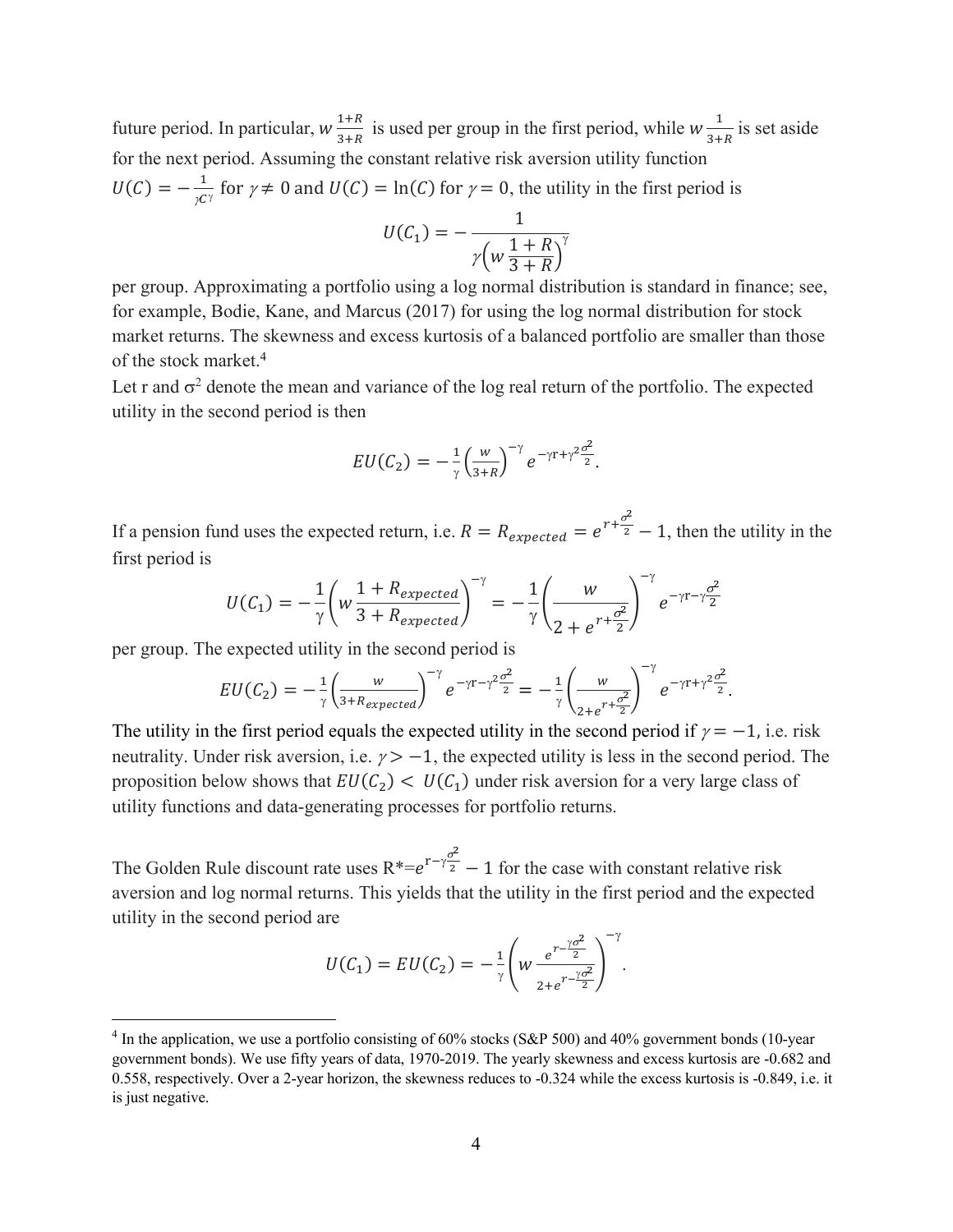One can express R<sup>\*</sup> in terms of  $R_{expected}$ : R<sup>\*</sup>= (1+ $R_{expected}$ )e<sup>- $\frac{(1+\gamma)\sigma^2}{2}$ </sup> - 1. Note that for  $\gamma$ > -1, we have that  $R^{*} < R_{expected}$ . This lower discount rate implies that less is consumed in period one, so that we have the following inequalities:

$$
U(C_1)_{R_{expected}} > U(C_1)_{R*} = EU(C_2)_{R*} > EU(C_2)_{R_{expected}}.
$$

Now consider the risk-free rate  $R_{safe}$ . If the pension fund invests in the risk-free asset, then the utility in the first period is the same as the (expected) utility in the second period. However, if some of the fund's portfolio is invested in risky assets in order to maximize expected utility, then the expected utility is higher in the second period, i.e.

$$
U(C_1)_{R_{safe}} < EU(C_2)_{R_{safe}}.
$$

We now generalize this example to a proposition. In the example, we had two groups. More generally, we can have  $\delta$  groups, including having just one group, i.e.  $\delta = 1$ .

#### **Proposition**

Let  $C_1 = w \frac{1+R_{expected}}{S_1 R}$  $\frac{1+ R_{expected}}{\delta+ R_{expected}}$  and  $C_2 = w \frac{1+S}{\delta+ R_{expe}}$  $\frac{1+3}{\delta+R_{expected}}$ , where the endowment  $w > 0$ ,  $\delta > 0$ ,  $E(S) = R_{expected}$  and variation(S) > 0. Let the function  $U(C)$  be strictly concave. Then,  $U(C_1)$  >  $EU(C_2)$ .

Further, let  $C_1 = w \frac{1 + R_{safe}}{S_1 R}$  $\frac{1+R_{safe}}{\delta+R_{safe}}$  and  $C_2 = w \frac{1+S}{\delta+R_{sa}}$  $\frac{1+3}{\delta+R_{safe}}$ , where the endowment  $w > 0$ , and  $\delta > 0$ . The pension fund can invest in the risk-free asset and earn  $R_{safe}$  on its endowment. Instead, it chooses the return S since it yields a higher expected utility, so  $U(C_1) < EU(C_2)$ .

Using the expected return in the context of Government Accounting Standards Board (GASB) ruling 25 means using a single discount rate. For cases in which a U.S. State does not fully guarantee the payments, one can use the Golden Rule discount rate. Of course, one can let the discount rate depend on how far in the future the liabilities are due. A reason to do this could be that the risk-free rate has a yield curve that is not flat. All approaches can accommodate this. Further, the risk-free discount rate, the expected return discount rate, and the Golden Rule discount rate all have simple representations in continuous time. In particular, for the latter two, we have under log normality of the returns,

$$
R_{expected}(t) = e^{t(r + \frac{\sigma^2}{2})} - 1, \text{ and}
$$

$$
R^*(t) = e^{t(r-\gamma \frac{\sigma^2}{2})} - 1.
$$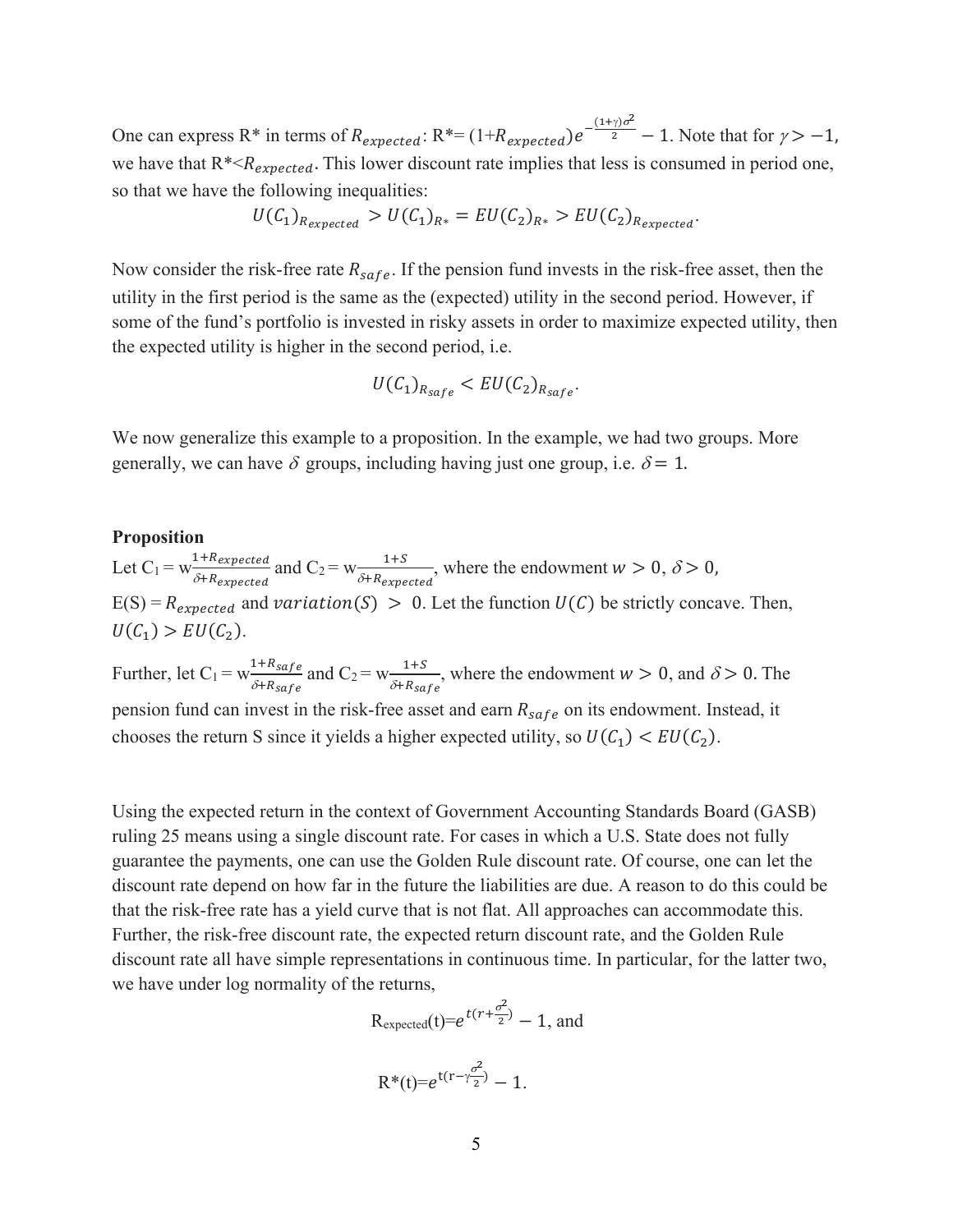We applied the three discount rates to balanced portfolios of 60% stocks (S&P 500) and 40% government bonds (10-year government bonds). This balance of 60% risky assets and 40% safe assets is common among pension funds; see the empirical study of Andonov, Bauer, and Cremers (2017). We use fifty years of data<sup>5</sup>, 1970-2019. The value of gamma for which a  $60/40$ portfolio is optimal is  $\gamma = 1.4$ . This is in the range of values found credible by Havránek (2015), and it is the value we use. We consider investing over a 20-year horizon starting at the beginning of 1970, 1980, 1990, and 2000. An endowment is consumed by one group (over a 20-year period) and, for every year, we calculate the future liabilities using a discount rate. We use 5.9% as the real expected return, as this was the average return over the sample periods. We estimate the portfolio variance, using the last 20 years of the balanced portfolio, i.e. using 1950 through 1969 for 1970. We use this estimated variance to calculate the Golden Rule discount rate for every year; the average value of this discount rate in our sample is 4.5%. The average value of the risk-free rate is 2.3%. All rates are real.

Using the risk-free rate, we find that the average utility is -36.52 in the first ten years and -25.04 in the remaining ten years. This is in agreement with the proposition theorem that states that the expected utility will be higher in the second period, i.e. it causes such inequality in expectation. For the expected return discount rate, we found -29.16 and -33.87, respectively, which is also consistent with the proposition since the utility decreases with time. Finally, for the Golden Rule discount rate, we found that the utility varied less: -31.05 in the first ten years and -30.12 in the remaining ten years. Thus, in this sample, the Golden Rule discount rate produces utilities that vary less over time compared to the other discount rates.

#### **3. Conclusion**

This paper proposes a new discount rate that pension funds can use to discount their future obligations. If the payouts of a pension fund depend on the return of the fund's assets, then neither the risk-free rate nor the expected return is appropriate to discount future liabilities. Using the proposed Golden Rule discount rate, the expected utilities of a particular stream of payments are the same in each period. In a two-period model, the (expected) utility is higher in the first period than in the second period when the expected return is used as the discount rate. Using the risk-free rate as a discount rate yields the reverse. Such differences can be problematic if the make-up of the groups changes with time. The proposed rate avoids such problems. Further, this rate is higher than the discount rate that is used by some pension funds but lower than the rate that the U.S. States are required to use.

<sup>5</sup> We used data from the NYU Stern School of Business,

http://pages.stern.nyu.edu/~adamodar/New\_Home\_Page/datafile/histretSP.html